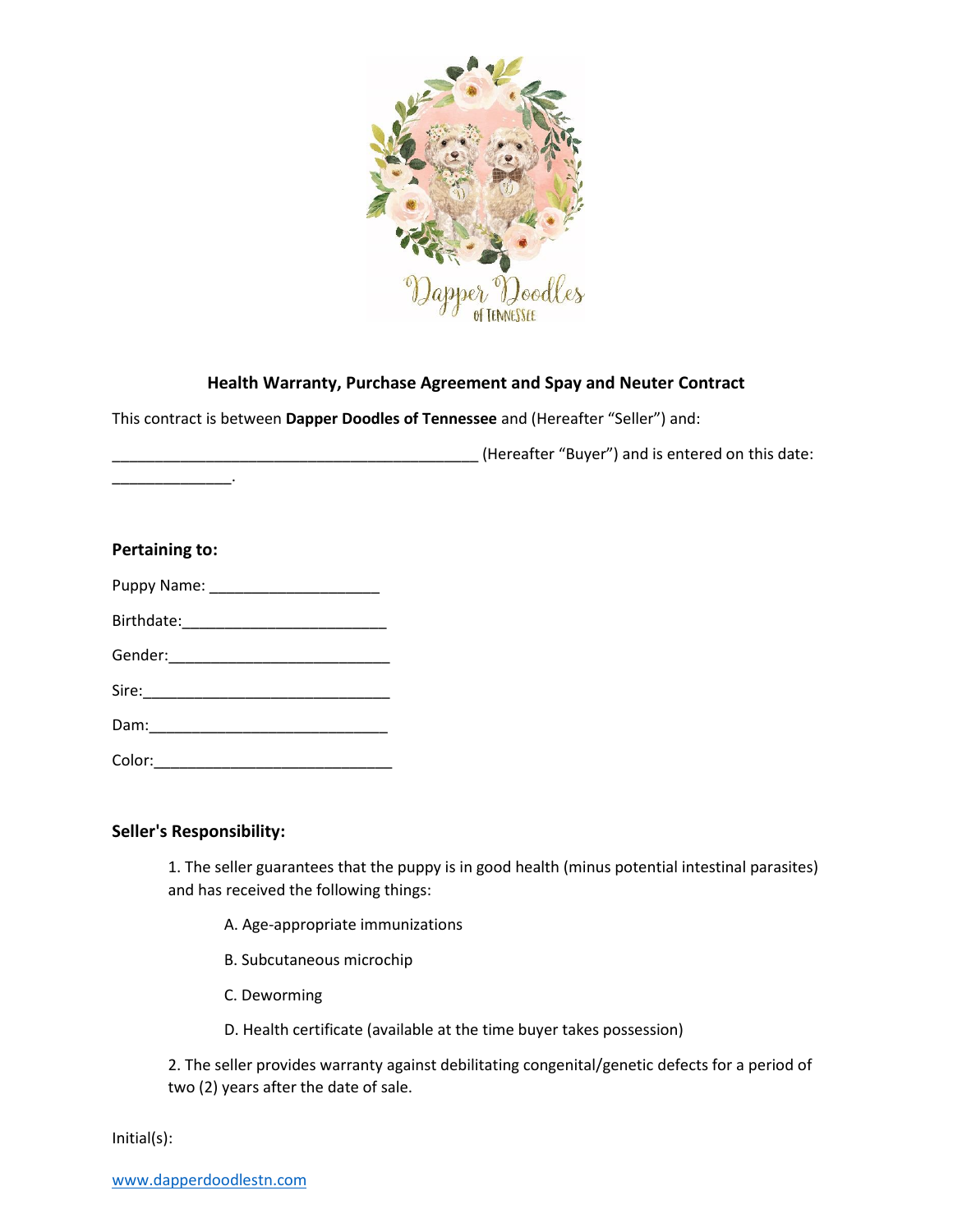A. Seller guarantees all possible steps have been taken with sire/dam selection and breeding to prevent hereditary issues.

B. Debilitating congenital/genetic defects are defined as those present since birth that are either life-threatening or would prevent the puppy from fulfilling the intended purpose for which it was purchased.

C. Any suspected debilitating congenital/genetic defect must be confirmed by a licensed veterinarian (including necropsy if patient dies).

i. Buyer must supply any requested veterinary records related to condition to the seller within seven days of diagnosis.

ii. Seller has the right to require a second opinion from a veterinarian and/or veterinary specialist of the seller's choice at the seller's expense.

iii. If necropsy is performed and results in undetermined or inconclusive diagnosis, warranty is void.

D. If congenital defect is identified within warranty period the buyer has the option to obtain a replacement puppy of equal or lesser value from the next available litter.

i. Original puppy need not be returned provided there is proper documentation of congenital issue.

ii. Breeder determines which puppy (of equal or lesser value) will be used as a replacement and the wait could be as long as 6-12 months.

iii. Color or gender is not guaranteed

iv. Shipping fees will not be refunded and any costs associated with shipping replacement puppy are to be covered by buyer.

E. If the puppy is euthanized or in any way disposed of, without a second opinion from the seller's veterinarian, the buyer waives all rights to a replacement puppy.

F. This warranty does **not** include viral illnesses, infections, improper bites, stress related illness, hernias, hypoglycemia, parasites (including Giardia or Coccidosis), cancer or endocrine disorders. It also does not include any illness due to the ingestion of foreign objects, food, chemicals or physical injury.

G. No warranties or guarantees, expressed or implied, are made under this contract except as stated.

H. This warranty is non-transferable.

3. It is to be clearly understood, that the Breeder does NOT, under any circumstances, accept responsibility for any veterinarian and/or health care expense.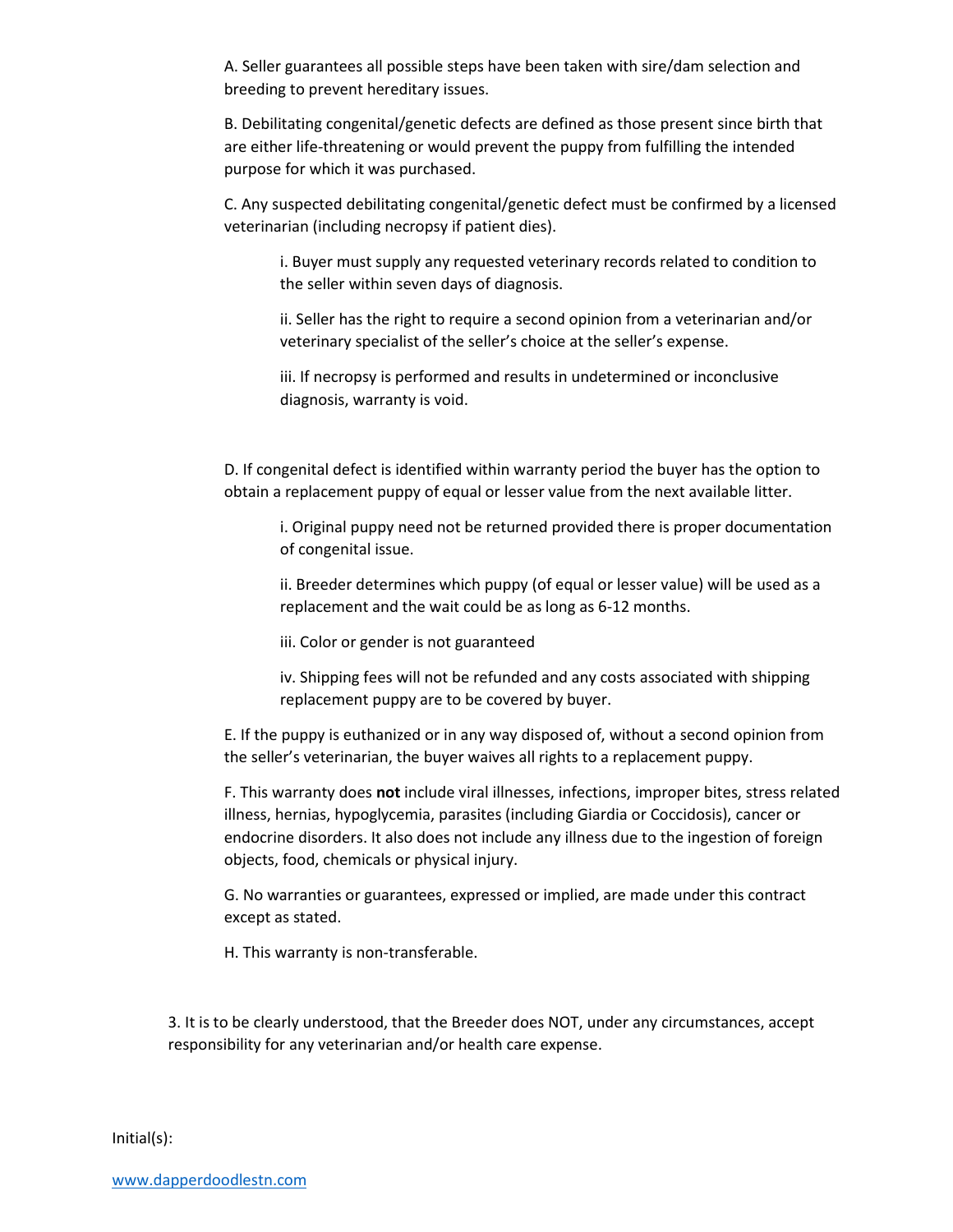### **Buyer's Responsibility:**

1. The buyer agrees to pay seller a total sum of \$ \_\_\_\_\_\_\_\_\_\_. This fee does not include shipping.

2. The buyer bears all costs relating to the sale of the above animal, including transportation. The risk of loss or injury to the above animal is on the buyer at all times after the Doodle puppy leaves the seller.

3. The buyer agrees to have the puppy examined by a licensed veterinarian **within 72-hours** of taking possession.

A. If the puppy is found to be in poor health, the buyer has the option of returning the puppy to the seller, at buyer's cost, for a full refund.

B. The buyer will provide a written statement from a licensed veterinarian clearly stating defect or illness.

C. If the puppy is not taken to a licensed veterinarian within 72-hours, the seller will not be responsible for costs associated with any illnesses past the 72-hour limit.

D. Please ensure that the puppy is kept in a kennel or held in the waiting room of a veterinary office, and that exam room is properly disinfected before appointment.

E. Do not let puppy walk on the floor in the veterinary office and ensure the room was cleaned prior to putting your puppy on the table. I recommend bringing a clean towel or blanket with you.

\*\*It is critical that you keep your puppy away from other dogs and public areas until they are fully vaccinated. There are many diseases, such as Parvo, that are deadly to new puppies.

4. The buyer is responsible for all medical expenses associated with the treatment of intestinal parasites if puppy is diagnosed with them (even if puppy has parasites present when sent home).

## A. **If you are not willing to treat puppy parasites (sometimes more than one treatment is needed), then please do not buy a puppy.**

B. It is common for puppy parasites to flourish after joining their new family (stress and change accommodate this).

C. Most parasites can be contagious, and it is possible that other dogs in the house can get them.

D. Do not let your other dogs eat the Doodle puppy's feces and clean it up immediately using proper cleaning chemicals.

5. The buyer agrees to provide the best possible care for their puppy. This includes but is not limited to:

A. Housing the puppy indoors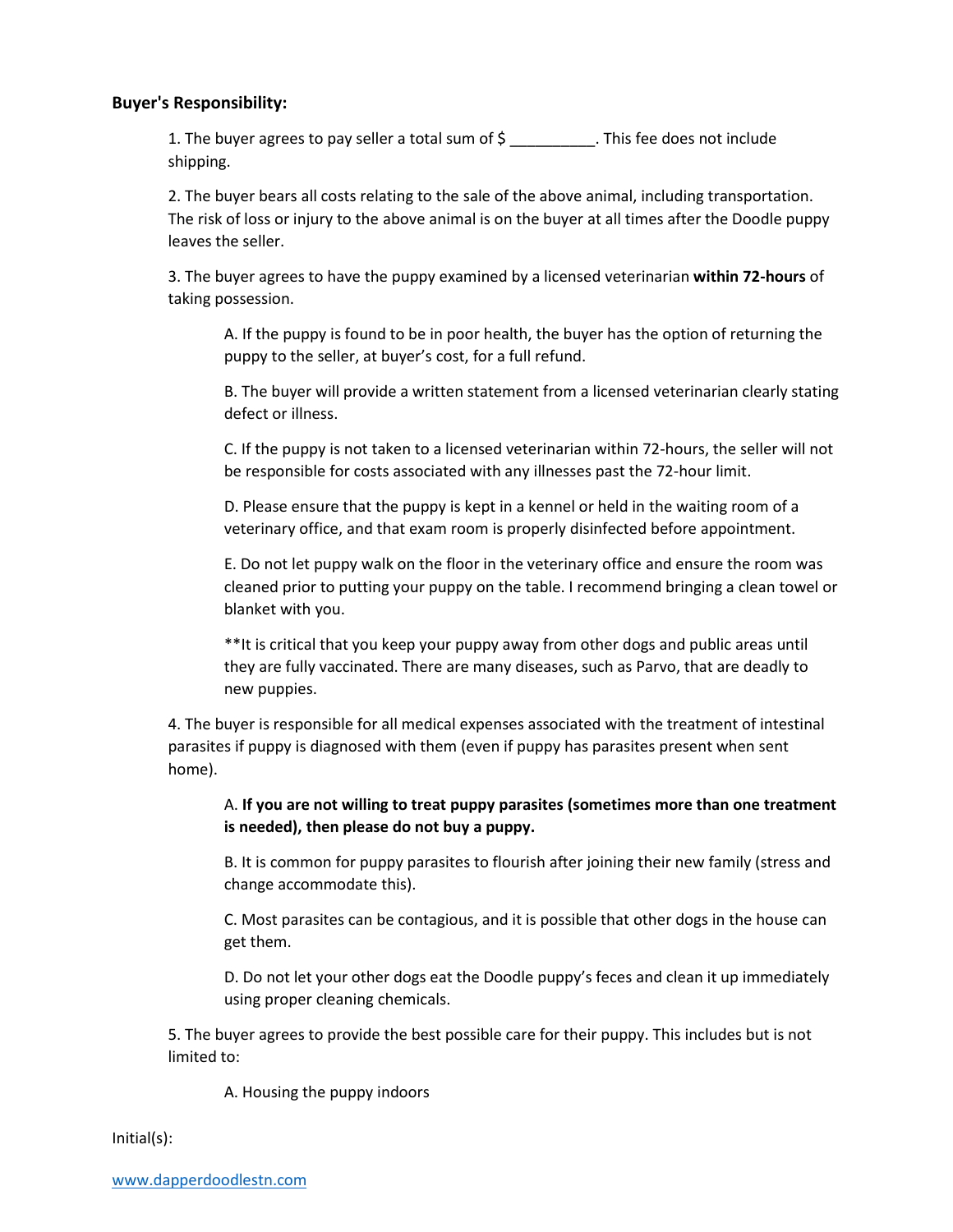B. Feeding only a premium quality complete food intended for dogs

C. Maintaining their puppy at a healthy weight

D. Having their Doodle examined by a licensed veterinarian annually

E. Keeping all immunizations current according to the guidelines of the American Veterinary Medical Association

F. Administering heartworm preventative medication (if living in an area of concern)

G. Registration of microchip

6. The seller highly recommends providing basic obedience training with their puppy within the first year of owning their dog.

7. The buyer agrees to postpone strenuous forced exercise until after they are over one year of age (80% of hip dysplasia is caused by improper exercise. This includes running with your doodle, biking, treadmills, using stairs to exercise, strenuous hikes, etc).

8. The buyer agrees to contact seller immediately if the buyer determines they are unable to keep their puppy for any reason. The buyer and seller will determine how the dog will be rehomed.

9. The buyer agrees to never place their puppy with a rescue group, in a shelter, pound, or similar facility or research laboratory.

#### **Spay and Neuter Contract:**

1. Spaying/neutering/gonad sparing surgery (GSS) by a licensed, reputable veterinarian is required on the above puppy before 12 months of age.

A. Proof of this, in the form of a Certificate of Spay/Neuter from the Veterinarian, must be forwarded to seller by the time the puppy reaches 14 months of age.

B. If seller does not receive this within this time, this contract will become null and void.

2. It is understood that at the time of sale that this said puppy is not to be used for breeding. It is a representation of its breed and it is structurally and temperamentally suited for a companion and/or working dog. It is being sold as a pet without breeding rights.

#### **I have read the above warranty and agree to all terms and conditions.**

| Name:    |  |  |
|----------|--|--|
| Address: |  |  |
| Phone #: |  |  |

Email: